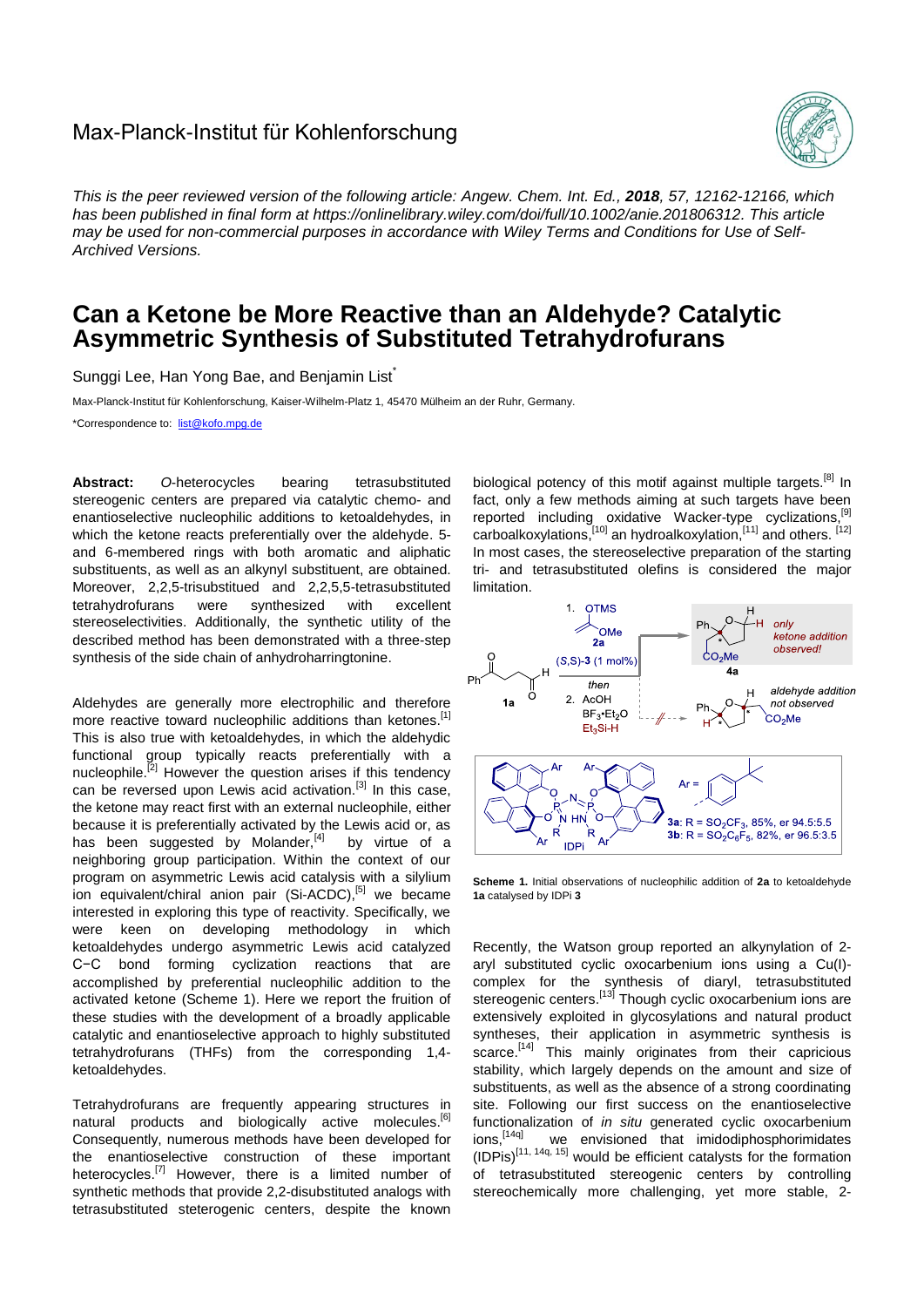



[a] Reactions were conducted with substrate **1** (0.2 mmol, 1.0 equiv), **2a** (0.3 mmol, 1.5 equiv), and catalyst **3b** (1.0 mol%) in toluene (0.1 M) at –78 °C. After full consumption of starting material, 2.0 equiv of AcOH and 3.0 equiv of BF<sub>3</sub>·Et<sub>2</sub>O were added, followed by addition of 3.0 equiv of the second nucleophile, i.e. Et3SiH, allyltrimethylsilane, **2c**, or Me3Al. For details, see the Supporting Information. [b] using 1-(trimethylsilyloxy)-1-benzyloxyethene **2b** instead of **2a** [c] at –40 °C [d] at –95 °C [e] using (*S*,*S*)-**3a**

2c, -78 °C, 2 h

 $4I_{cis}$ 

81%, dr 3:1  $er_{cis} 99.5:0.5$ 

substituted cyclic oxocarbenium ions via asymmetric counteranion directed catalysis (ACDC).<sup>[16]</sup>

To test our hypothesis, 4-oxo-4-phenylbutanal **1a** was reacted with silyl ketene acetal **2a** in toluene at –78 °C (Scheme 1). The reaction was complete within 1 hour using only 1 mol% of (*S*,*S*)-IDPi **3a** and gave product **4a** in 94.5:5.5 er with *in situ* reduction of the acetal intermediate.<sup>[17]</sup>

Remarkably, only the product resulting from the attack of the nucleophile on the ketone was observed. Similar to our previous findings on the catalyst design, [11] modifying the electron withdrawing group of the sulfonamide from a  $CF<sub>3</sub>$ group to more sterically demanding  $C_6F_5$  group increased the enantioselectivity to 96.5:3.5 with full conversion of the starting material within 1 h (Scheme 1).

With the optimized catalyst in hand, we investigated the reaction scope (Table 1). The steric bulk of the nucleophile could be increased without significant deterioration in yield and enantioselectivty (**4b**, **4f**, and **4j**). Moreover, changes in the electronic nature of phenyl ring were well tolerated (**4c**, **4d**, and **4e**). Both methyl and cyclohexyl ketones **1e** and **1f** showed excellent chemo- and enantioselectivities, as well as alkynyl ketone **1g.** Gratifyingly, when 5-ketoaldehydes were employed, tetrahydropyrans with a tetrasubstituted stereogenic center (**4i** and **4j**) were obtained in high yields and enantioselectivities.

The introduction of carbon nucleophiles in the second step provides a useful procedure to generate 2,2,5-trisubstituted tetrahydrofuran rings, which occasionally appear in natural products (Table 1B). Allylation and alkylations using silylated nucleophiles, such as allyltrimethylsilane and silyl ketene acetal **2c**, resulted in high enantioselectivities and moderate diastereoselectivities of the corresponding trisubstituted products **4k** and **4l**. A simple methyl substitution using Me3Al was also possible, giving the same level of enantioselectivity (**4m**).

The current method enables the selective formation of either the *ci*s- or *trans-*isomer of a 2,2,5-trisubstituted tetrahydrofuran ring, overcoming the intrinsic preference (Table 1C). Namely, after the formation of TBS protected acetal using (*S*,*S*)-IDPi **3a**, treatment with acetic acid and BF3·Et2O afforded lactol acetate **5a** with moderate diastereomeric ratio (1.3:1). Remarkably, when the same enantiomer of catalyst was applied in the second C−C bond forming step, the *trans*-selectivity was enhanced to 24:1. In sharp contrast, the other enantiomer of the catalyst, (*R*,*R*)-**3a,** furnished the *cis-*isomer as the major product in superb er and moderate dr within 2 h.

Table 2. Substrate scope using 1,4-diketones.<sup>[a]</sup>



[a] Reactions were conducted with 1.0 equiv of substrate **1**, 1.5 equiv of **2**, and 1.0 mol% catalyst **3** in toluene (0.1 M) at –78 °C. After full consumption of starting material, 5.0 equiv of trifluoroacetic acid and 5.0 equiv of  $Et_3SH$  were added. For details, see the Supporting Information. [b] at –95 °C [c] using **2b** instead of **2a**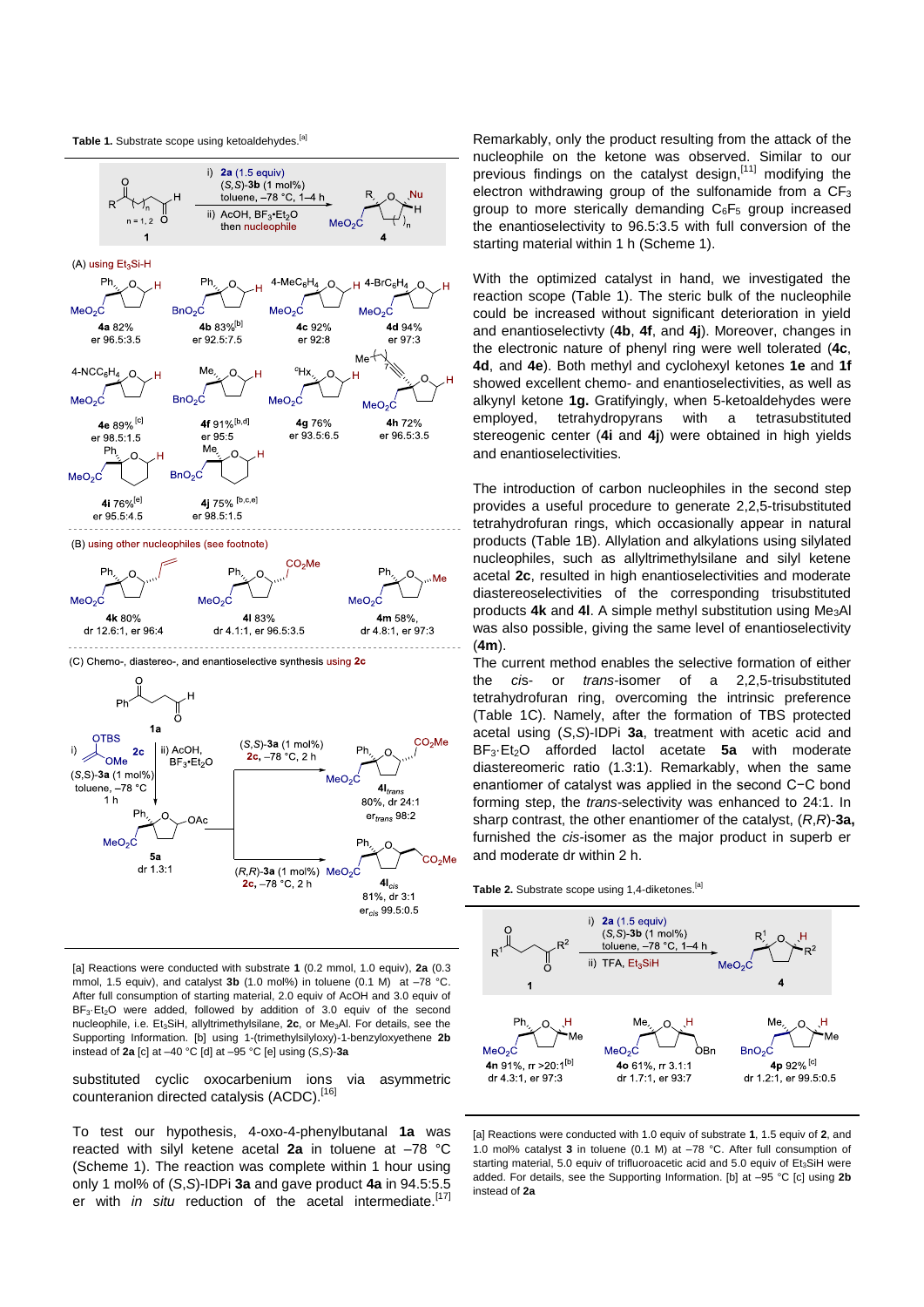The differentiation between two ketones is also possible (Table 2). When 1-phenylpentane-1,4-dione **1j** was treated with **2a** in the presence of 1 mol% (*S*,*S*)-**3a**, a nucleophilic attack was accomplished on the side of the sterically more hindered carbonyl site, giving 97:3 enantioselectivity at -95 °C, providing **4n**, a diastereomer of **4m**. Interestingly, the regioselectivity can be altered by the substitution of a benzyloxy coordinating group, i.e. ketone **1k** afforded the tetrasubstituted stereogenic center on the side of methyl ketone (**4o**) with er of 93:7. Desymmetrization of a symmetric diketone, hexane-2,5-dione, could be achieved with excellent enantioselectivity, albeit with only a moderate diastereomeric ratio (**4p**).



**Scheme 2.** Synthesis of enantioenriched 2,2,5,5-tetrasubstituted tetrahydrofurans and the side chain of anhydroharringtonine

The synthetic utility of this method can be highlighted by the straightforward preparation of enantioenriched 2,2,5,5 tetrasubstutited tetrahydrofurans (Scheme 2). When intermediate **5b**, which is generated from the reaction between **1j** and **2a** in the presence of 1 mol% (*R*,*R*)-**3a** at – 95 °C, was reacted further with methylallyltrimethylsilane, the corresponding *O*-heterocycles **6a** were afforded with high yield and excellent regio-, diastereo- and enantioselectivity. With the same intermediate **5b**, the side chain of anhydroharrintonine,<sup>[18]</sup> which is isolated from the genus *Cephalotaxus* and known for antileukemic activity, was synthesized. A methylation of **5b** using trimethylaluminum, followed by catalytic oxidation of phenyl group using RuCl3·xH2O, allowed us to obtain the corresponding acid **7** in three steps.

To gain insight on the reaction mechanism, we have investigated the reactivity of 1-phenyl-1-butanone **8** and

pentanal **10** under the identical reaction conditions (Scheme 3A). Interestingly, only 5% of product **11** was observed when aldehyde **10** was used as starting material, while no desired aldol adduct was observed using ketone **8**. [19] In addition, an equal molar mixture of ketone **8** and aldehyde **10** gave the same low conversion. These results contrast with the full conversion of ketoaldehyde **1a** and clearly imply that dicarbonyl structures are essential in our reactions and the highly reactive cyclic oxocarbenium ions are involved. Our results also suggest that the reaction does not precede through the direct nucleophilic addition of the silyl ketene acetals onto ketones which can generate the same products by sequential cyclization of silyl ether towards aldehydes. Based on these observations, we propose the following mechanism. First, the *in situ* formed silylium ion pair catalyst coordinates to the sterically less hindered aldehyde (**A**), and invokes an intramolecular cyclization to afford a highly active cyclic oxocarbenium ion intermediate **B** (Scheme 3B). At this point, the counteranion of IDPi **3** can direct the approach of external nucleophiles by discriminating the enantiofaces of a multisubstituted cyclic aliphatic oxocarbenium ion. Subsequently, formation of the highly substituted heterocycle **C** and regeneration of the silylium ion pair complete the catalytic cycle.



**Scheme 3.** (A) Reactivity comparison between aldehyde and ketone (B) Plausible catalytic cycle

In conclusion, we have developed a regio- and enantioselective catalytic method which affords highly substituted tetrahydrofurans and tetrahydropyrans starting from 1,4- and 1,5-dicarbonyl compounds using IDPis as